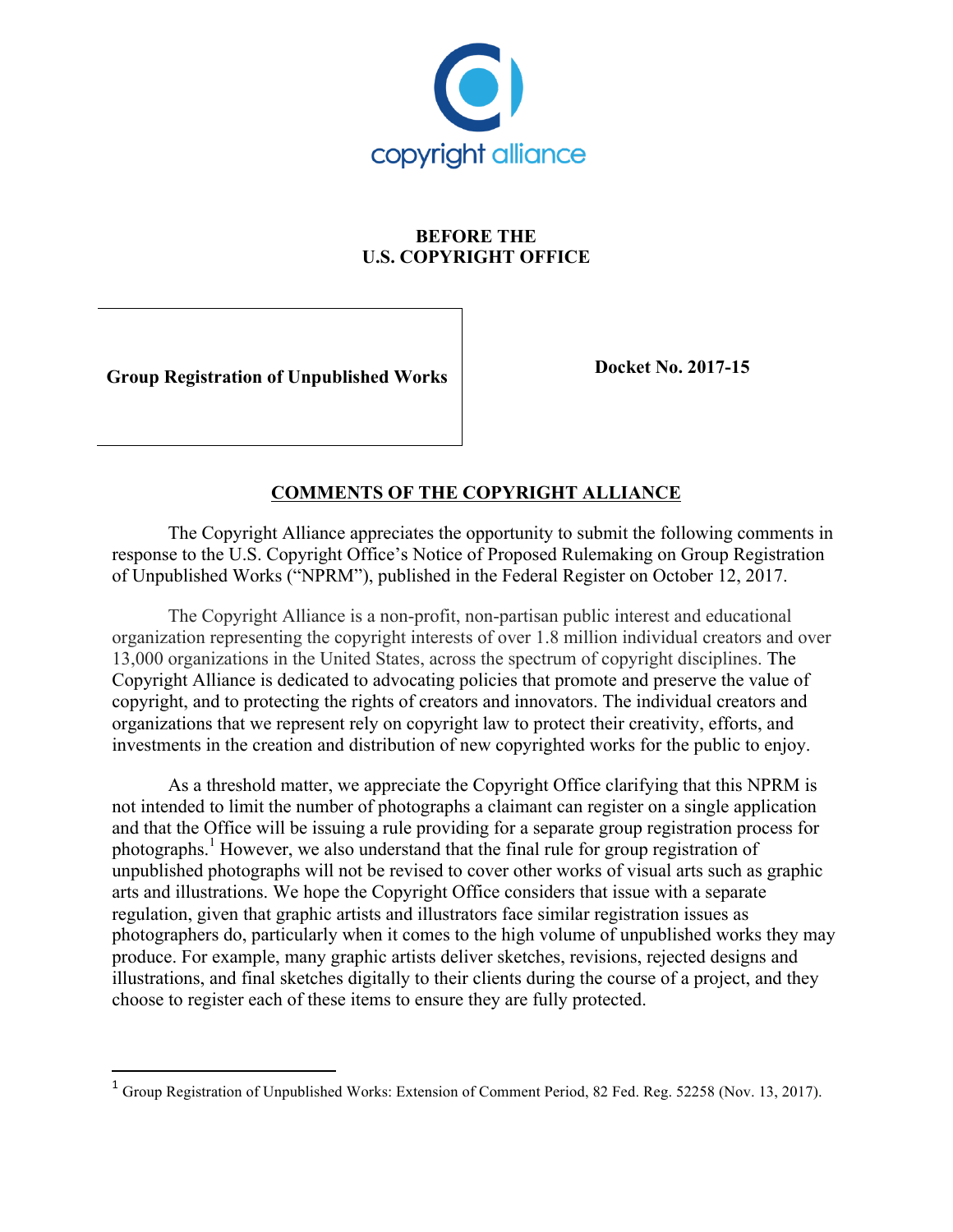The limit of five works on each claim would pose an insurmountable burden on copyright owners, particularly individual creators, and will almost certainly result in a decrease in the number of works registered through the Copyright Office. The cost of registration is a significant expense to many individual creators, and thus the ability to register multiple unpublished works on a single group application has been used by individual creators as a way to secure the legal benefits of copyright registration at a cost that they could bear. This is significant since the benefits of timely registration—particularly the availability of statutory damages and attorney's fees—are critically important to individual creators.

Given the resource limitations of this population, the likely consequence of the Copyright Office's dramatic limit on the number of unpublished works that can be registered under the proposed rule will be less works registered as most individual creators are not in the position to increase the number of registration claims they file.

As it has done with photographs, we ask the Copyright Office to consider creating separate regulations for other types of works where, for various reasons, more than five works would routinely be made on a single claim. For example, songwriters and music producers may create a high volume of unpublished works that they may wish to register before disclosing those works to third parties.

The Copyright Office should also consider closely the needs of the new generation of online creators such as bloggers, podcasters, and vloggers (like YouTube creators). In many cases, their works may remain unpublished even after they are accessible online,<sup>2</sup> and so many of these creators would welcome the legal benefits secured by registration. Yet the limits on the number of works that could be registered on a single claim would seriously impede their ability to do so. For example, a blogger that writes a new article every weekday would need to submit a new registration every week under this group registration process (assuming the articles would be considered unpublished), which would likely be prohibitively expensive.

We understand the Copyright Office's reasoning behind the NPRM and appreciate the resource and statutory limitations it faces regarding the registration process and fee-setting authority. We have long advocated for modernization of the Office and its information technology systems. We believe modernization efforts should also consider whether greater flexibility in the Office's fee setting authority is warranted—for example, the Office could allow for the registration of more than five works on a group registration for an additional fee. Or it could consider a subscription-based fee, allowing certain high-volume registrants to pay a periodic fee for registering all their works produced during a particular time frame.

We hope that this NPRM is only a stop-gap measure to address the Office's current limitations and that a solution that meets the needs of the Copyright Office and the registration system in a way that fits the needs of individual creators will be put in place when the Office has the authority and capacity to do so. And as the Office continues to examine its regulations and fee schedule as part of its broader modernization efforts, we support its efforts to look for ways

<u> 1989 - Johann Stein, fransk politik (d. 1989)</u>

<sup>&</sup>lt;sup>2</sup> Or not. Many individual creators have expressed concerns to us about the lack of clarity over the published/unpublished distinction, and we encourage the Copyright Office to continue efforts to address this uncertainty.